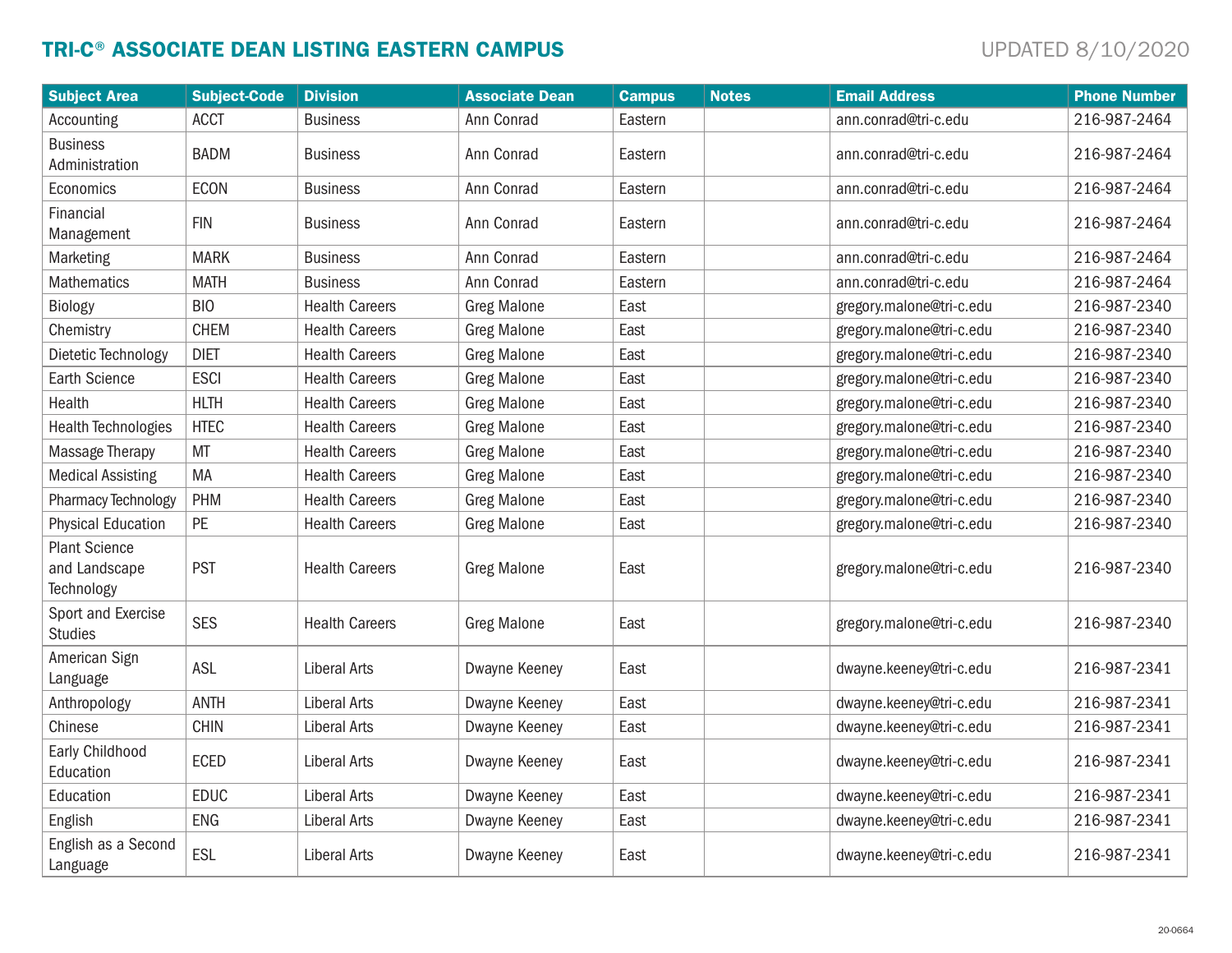# TRI-C® ASSOCIATE DEAN LISTING EASTERN CAMPUS **Example 1** and the set of the state of the state of the state of the state of the state of the state of the state of the state of the state of the state of the state of the sta

| <b>Subject Area</b>                             | <b>Subject-Code</b> | <b>Division</b>         | <b>Associate Dean</b> | <b>Campus</b> | <b>Notes</b> | <b>Email Address</b>      | <b>Phone Number</b> |
|-------------------------------------------------|---------------------|-------------------------|-----------------------|---------------|--------------|---------------------------|---------------------|
| French                                          | <b>FREN</b>         | <b>Liberal Arts</b>     | Dwayne Keeney         | East          |              | dwayne.keeney@tri-c.edu   | 216-987-2341        |
| <b>General Studies</b>                          | <b>GEN</b>          | <b>Liberal Arts</b>     | Dwayne Keeney         | East          |              | dwayne.keeney@tri-c.edu   | 216-987-2341        |
| Geography                                       | GEOG                | Liberal Arts            | Dwayne Keeney         | East          |              | dwayne.keeney@tri-c.edu   | 216-987-2341        |
| History                                         | <b>HIST</b>         | <b>Liberal Arts</b>     | Dwayne Keeney         | East          |              | dwayne.keeney@tri-c.edu   | 216-987-2341        |
| <b>Humanities</b>                               | <b>HUM</b>          | <b>Liberal Arts</b>     | Dwayne Keeney         | East          |              | dwayne.keeney@tri-c.edu   | 216-987-2341        |
| Italian                                         | <b>ITAL</b>         | <b>Liberal Arts</b>     | Dwayne Keeney         | East          |              | dwayne.keeney@tri-c.edu   | 216-987-2341        |
| Japanese                                        | <b>JAPN</b>         | <b>Liberal Arts</b>     | Dwayne Keeney         | East          |              | dwayne.keeney@tri-c.edu   | 216-987-2341        |
| Philosophy                                      | PHIL                | <b>Liberal Arts</b>     | Dwayne Keeney         | East          |              | dwayne.keeney@tri-c.edu   | 216-987-2341        |
| <b>Political Science</b>                        | POL                 | <b>Liberal Arts</b>     | Dwayne Keeney         | East          |              | dwayne.keeney@tri-c.edu   | 216-987-2341        |
| Psychology                                      | <b>PSY</b>          | <b>Liberal Arts</b>     | Dwayne Keeney         | East          |              | dwayne.keeney@tri-c.edu   | 216-987-2341        |
| <b>Religious Studies</b>                        | <b>REL</b>          | <b>Liberal Arts</b>     | Dwayne Keeney         | East          |              | dwayne.keeney@tri-c.edu   | 216-987-2341        |
| Sociology                                       | <b>SOC</b>          | Liberal Arts            | Dwayne Keeney         | East          |              | dwayne.keeney@tri-c.edu   | 216-987-2341        |
| Spanish                                         | <b>SPAN</b>         | <b>Liberal Arts</b>     | Dwayne Keeney         | East          |              | dwayne.keeney@tri-c.edu   | 216-987-2341        |
| Speech<br>Communication                         | <b>SPCH</b>         | <b>Liberal Arts</b>     | Dwayne Keeney         | East          |              | dwayne.keeney@tri-c.edu   | 216-987-2341        |
| <b>Urban Studies</b>                            | <b>UST</b>          | <b>Liberal Arts</b>     | Dwayne Keeney         | East          |              | dwayne.keeney@tri-c.edu   | 216-987-2341        |
| Women's Studies                                 | <b>WST</b>          | <b>Liberal Arts</b>     | Dwayne Keeney         | East          |              | dwayne.keeney@tri-c.edu   | 216-987-2341        |
| <b>Physical Science</b>                         | <b>PSCI</b>         | <b>Natural Sciences</b> | <b>Greg Malone</b>    | East          |              | gregory.malone@tri-c.edu  | 216-987-2340        |
| Physics                                         | <b>PHYS</b>         | <b>Natural Sciences</b> | <b>Greg Malone</b>    | East          |              | gregory.malone@tri-c.edu  | 216-987-2340        |
| Environmental,<br>Health & Safety<br>Technology | <b>EHST</b>         | <b>Public Safety</b>    | Jim Ploskonka         | East          |              | james.ploskonka@tri-c.edu | 216-987-5177        |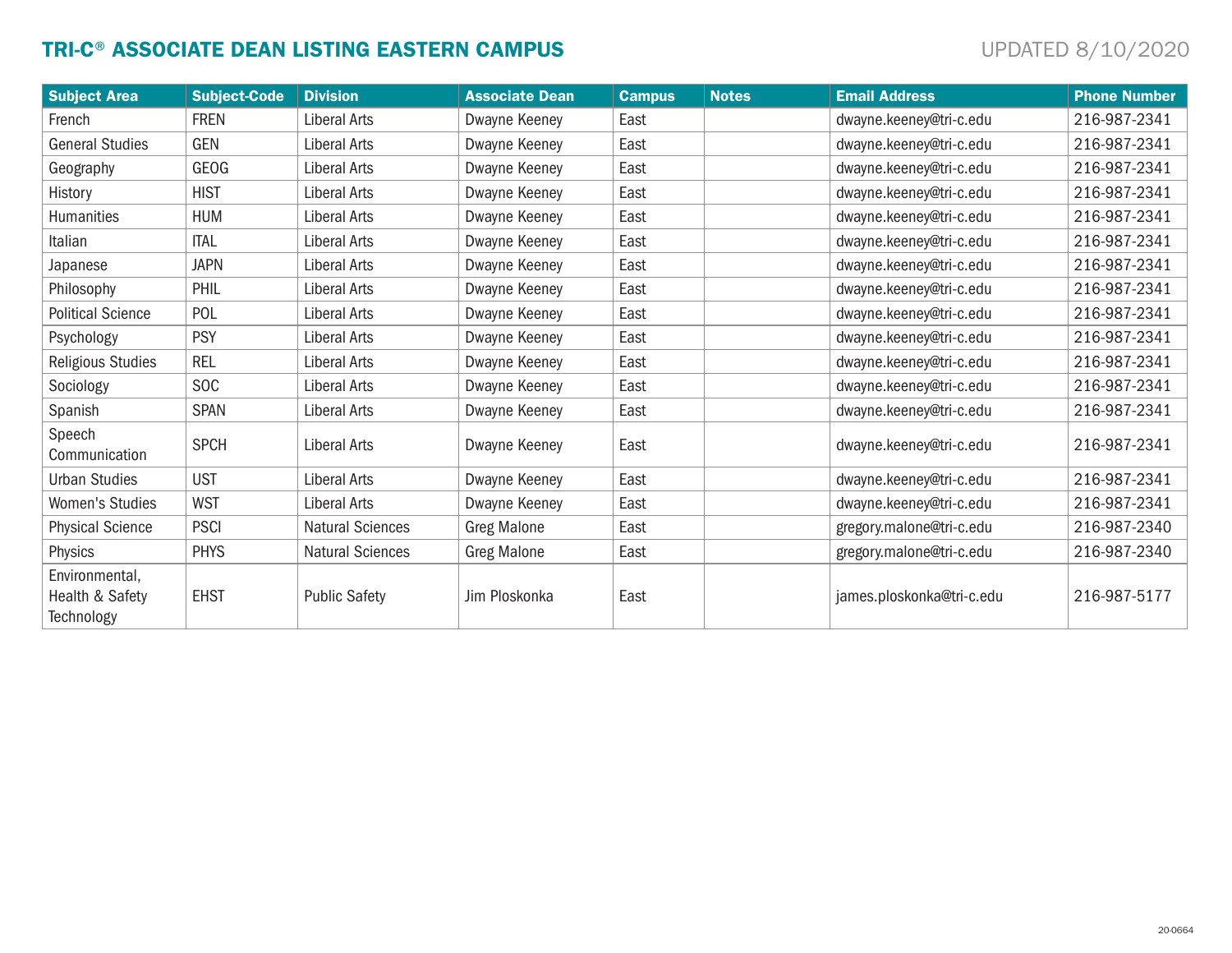# TRI-C® ASSOCIATE DEAN LISTING WESTERN CAMPUS **Example 1** with the set of the UPDATED 8/10/2020

| <b>Subject Area</b>                  | <b>Subject-Code</b> | <b>Division</b>       | <b>Associate Dean</b>  | <b>Campus</b> | <b>Notes</b> | <b>Email Address</b>      | <b>Phone Number</b> |
|--------------------------------------|---------------------|-----------------------|------------------------|---------------|--------------|---------------------------|---------------------|
| Accounting                           | <b>ACCT</b>         | <b>Business</b>       | Pam Grant              | Western       |              | pamela.grant@tri-c.edu    | 216-987-5020        |
| Automotive<br>Technology             | <b>AUTO</b>         | <b>Business</b>       | Pam Grant              | Western       |              | pamela.grant@tri-c.edu    | 216-987-5020        |
| <b>Business</b><br>Administration    | <b>BADM</b>         | <b>Business</b>       | Pam Grant              | Western       |              | pamela.grant@tri-c.edu    | 216-987-5020        |
| <b>Business Technology</b>           | <b>BT</b>           | <b>Business</b>       | Pam Grant              | Western       |              | pamela.grant@tri-c.edu    | 216-987-5020        |
| Economics                            | <b>ECON</b>         | <b>Business</b>       | Pam Grant              | Western       |              | pamela.grant@tri-c.edu    | 216-987-5020        |
| Financial<br>Management              | <b>FIN</b>          | <b>Business</b>       | Pam Grant              | Western       |              | pamela.grant@tri-c.edu    | 216-987-5020        |
| Marketing                            | <b>MARK</b>         | <b>Business</b>       | Pam Grant              | Western       |              | pamela.grant@tri-c.edu    | 216-987-5020        |
| Diagnostic Medical<br>Sonography     | <b>DMS</b>          | <b>Health Careers</b> | Miria Batig            | West          |              | miria.batig@tri-c.edu     | 216-987-5194        |
| Electroneuro-<br>diagnostic          | <b>END</b>          | <b>Health Careers</b> | Miria Batig            | West          |              | miria.batig@tri-c.edu     | 216-987-5194        |
| Health                               | <b>HLTH</b>         | <b>Health Careers</b> | Miria Batig            | West          |              | miria.batig@tri-c.edu     | 216-987-5194        |
| Health<br>Technologies               | <b>HTEC</b>         | <b>Health Careers</b> | Miria Batig            | West          |              | miria.batig@tri-c.edu     | 216-987-5194        |
| <b>Medical Assisting</b>             | MA                  | <b>Health Careers</b> | Miria Batig            | West          |              | miria.batig@tri-c.edu     | 216-987-5194        |
| Nuclear Medicine                     | <b>NMED</b>         | <b>Health Careers</b> | Miria Batig            | West          |              | miria.batig@tri-c.edu     | 216-987-5194        |
| <b>Physical Education</b>            | PE                  | <b>Health Careers</b> | Miria Batig            | West          |              | miria.batig@tri-c.edu     | 216-987-5194        |
| Radiography                          | <b>RADT</b>         | <b>Health Careers</b> | Miria Batig            | West          |              | miria.batig@tri-c.edu     | 216-987-5194        |
| <b>Respiratory Care</b>              | <b>RESP</b>         | <b>Health Careers</b> | Miria Batig            | West          |              | miria.batig@tri-c.edu     | 216-987-5194        |
| Sport and<br><b>Exercise Studies</b> | <b>SES</b>          | <b>Health Careers</b> | Miria Batig            | West          |              | miria.batig@tri-c.edu     | 216-987-5194        |
| Veterinary<br>Technology             | VT                  | <b>Health Careers</b> | Miria Batig            | West          |              | miria.batig@tri-c.edu     | 216-987-5194        |
| <b>Urban Studies</b>                 | <b>UST</b>          | <b>Liberal Arts</b>   | <b>Courtney Clarke</b> | West          |              | courtney.clarke@tri-c.edu | 216-987-5504        |
| American Sign<br>Language            | <b>ASL</b>          | <b>Liberal Arts</b>   | Radiah Blanton         | West          |              | radiah.blanton@tri-c.edu  | 216-987-5229        |
| Chinese                              | <b>CHIN</b>         | Liberal Arts          | Radiah Blanton         | West          |              | radiah.blanton@tri-c.edu  | 216-987-5229        |
| Deaf Interpretive<br><b>Services</b> | <b>DIS</b>          | Liberal Arts          | Radiah Blanton         | West          |              | radiah.blanton@tri-c.edu  | 216-987-5229        |
| English                              | ENG                 | <b>Liberal Arts</b>   | Radiah Blanton         | West          |              | radiah.blanton@tri-c.edu  | 216-987-5229        |
| English as a<br>Second Language      | ESL                 | <b>Liberal Arts</b>   | Radiah Blanton         | West          |              | radiah.blanton@tri-c.edu  | 216-987-5229        |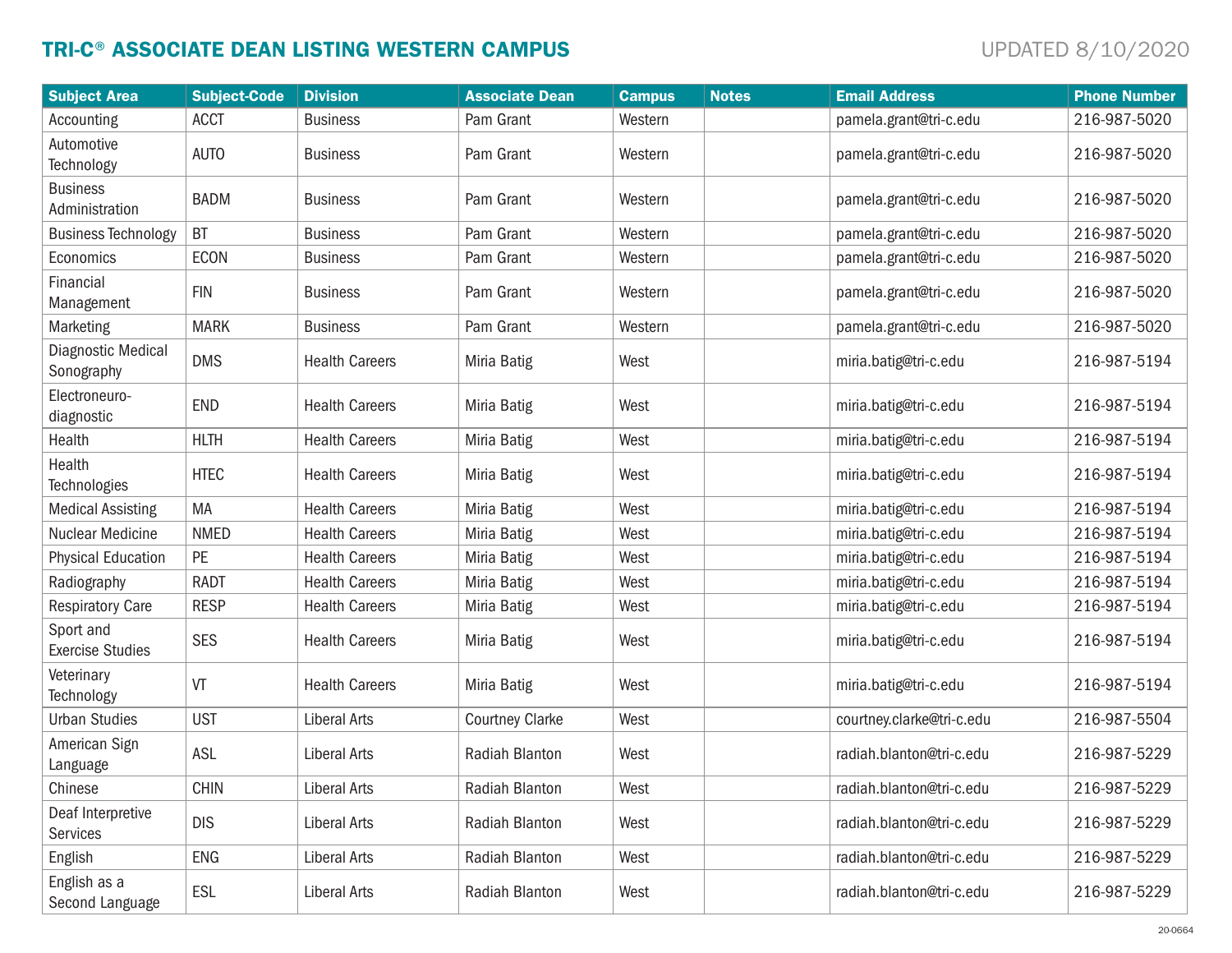# TRI-C® ASSOCIATE DEAN LISTING WESTERN CAMPUS **Example 1** with the set of the UPDATED 8/10/2020

| <b>Subject Area</b>             | <b>Subject-Code</b> | <b>Division</b>       | <b>Associate Dean</b>     | <b>Campus</b> | <b>Notes</b> | <b>Email Address</b>        | <b>Phone Number</b> |
|---------------------------------|---------------------|-----------------------|---------------------------|---------------|--------------|-----------------------------|---------------------|
| French                          | <b>FREN</b>         | <b>Liberal Arts</b>   | Radiah Blanton            | West          |              | radiah.blanton@tri-c.edu    | 216-987-5229        |
| German                          | <b>GER</b>          | <b>Liberal Arts</b>   | Radiah Blanton            | West          |              | radiah.blanton@tri-c.edu    | 216-987-5229        |
| Italian                         | <b>ITAL</b>         | <b>Liberal Arts</b>   | Radiah Blanton            | West          |              | radiah.blanton@tri-c.edu    | 216-987-5229        |
| Japanese                        | <b>JAPN</b>         | <b>Liberal Arts</b>   | Radiah Blanton            | West          |              | radiah.blanton@tri-c.edu    | 216-987-5229        |
| Russian                         | <b>RUSS</b>         | <b>Liberal Arts</b>   | Radiah Blanton            | West          |              | radiah.blanton@tri-c.edu    | 216-987-5229        |
| Spanish                         | <b>SPAN</b>         | <b>Liberal Arts</b>   | Radiah Blanton            | West          |              | radiah.blanton@tri-c.edu    | 216-987-5229        |
| Anthropology                    | <b>ANTH</b>         | Social Science        | <b>Courtney Clarke</b>    | West          |              | courtney.clarke@tri-c.edu   | 216-987-5504        |
| Communication<br><b>Studies</b> | COMM                | Social Science        | <b>Courtney Clarke</b>    | West          |              | courtney.clarke@tri-c.edu   | 216-987-5504        |
| Early Childhood<br>Education    | <b>ECED</b>         | Social Science        | <b>Courtney Clarke</b>    | West          |              | courtney.clarke@tri-c.edu   | 216-987-5504        |
| Education                       | <b>EDUC</b>         | Social Science        | <b>Courtney Clarke</b>    | West          |              | courtney.clarke@tri-c.edu   | 216-987-5504        |
| <b>General Studies</b>          | <b>GEN</b>          | Social Science        | <b>Courtney Clarke</b>    | West          |              | courtney.clarke@tri-c.edu   | 216-987-5504        |
| Geography                       | <b>GEOG</b>         | Social Science        | <b>Courtney Clarke</b>    | West          |              | courtney.clarke@tri-c.edu   | 216-987-5504        |
| History                         | <b>HIST</b>         | Social Science        | <b>Courtney Clarke</b>    | West          |              | courtney.clarke@tri-c.edu   | 216-987-5504        |
| <b>Humanities</b>               | <b>HUM</b>          | Social Science        | <b>Courtney Clarke</b>    | West          |              | courtney.clarke@tri-c.edu   | 216-987-5504        |
| Philosophy                      | PHIL                | Social Science        | <b>Courtney Clarke</b>    | West          |              | courtney.clarke@tri-c.edu   | 216-987-5504        |
| <b>Political Science</b>        | POL                 | Social Science        | <b>Courtney Clarke</b>    | West          |              | courtney.clarke@tri-c.edu   | 216-987-5504        |
| Psychology                      | <b>PSY</b>          | <b>Social Science</b> | <b>Courtney Clarke</b>    | West          |              | courtney.clarke@tri-c.edu   | 216-987-5504        |
| <b>Religious Studies</b>        | <b>REL</b>          | Social Science        | <b>Courtney Clarke</b>    | West          |              | courtney.clarke@tri-c.edu   | 216-987-5504        |
| Sociology                       | SO <sub>C</sub>     | Social Science        | <b>Courtney Clarke</b>    | West          |              | courtney.clarke@tri-c.edu   | 216-987-5504        |
| <b>Women's Studies</b>          | <b>WST</b>          | Social Science        | <b>Courtney Clarke</b>    | West          |              | courtney.clarke@tri-c.edu   | 216-987-5504        |
| Biology                         | <b>BIO</b>          | <b>STEM</b>           | <b>Ormond Braithwaite</b> | West          |              | ormond.brathwaite@tri-c.edu | 216-987-5008        |
| Chemistry                       | <b>CHEM</b>         | <b>STEM</b>           | <b>Ormond Braithwaite</b> | West          |              | ormond.brathwaite@tri-c.edu | 216-987-5008        |
| <b>Earth Science</b>            | <b>ESCI</b>         | <b>STEM</b>           | <b>Ormond Braithwaite</b> | West          |              | ormond.brathwaite@tri-c.edu | 216-987-5008        |
| <b>Mathematics</b>              | <b>MATH</b>         | <b>STEM</b>           | <b>Ormond Braithwaite</b> | West          |              | ormond.brathwaite@tri-c.edu | 216-987-5008        |
| <b>Physical Science</b>         | <b>PSCI</b>         | <b>STEM</b>           | <b>Ormond Braithwaite</b> | West          |              | ormond.brathwaite@tri-c.edu | 216-987-5008        |
| Physics                         | <b>PHYS</b>         | <b>STEM</b>           | <b>Ormond Braithwaite</b> | West          |              | ormond.brathwaite@tri-c.edu | 216-987-5008        |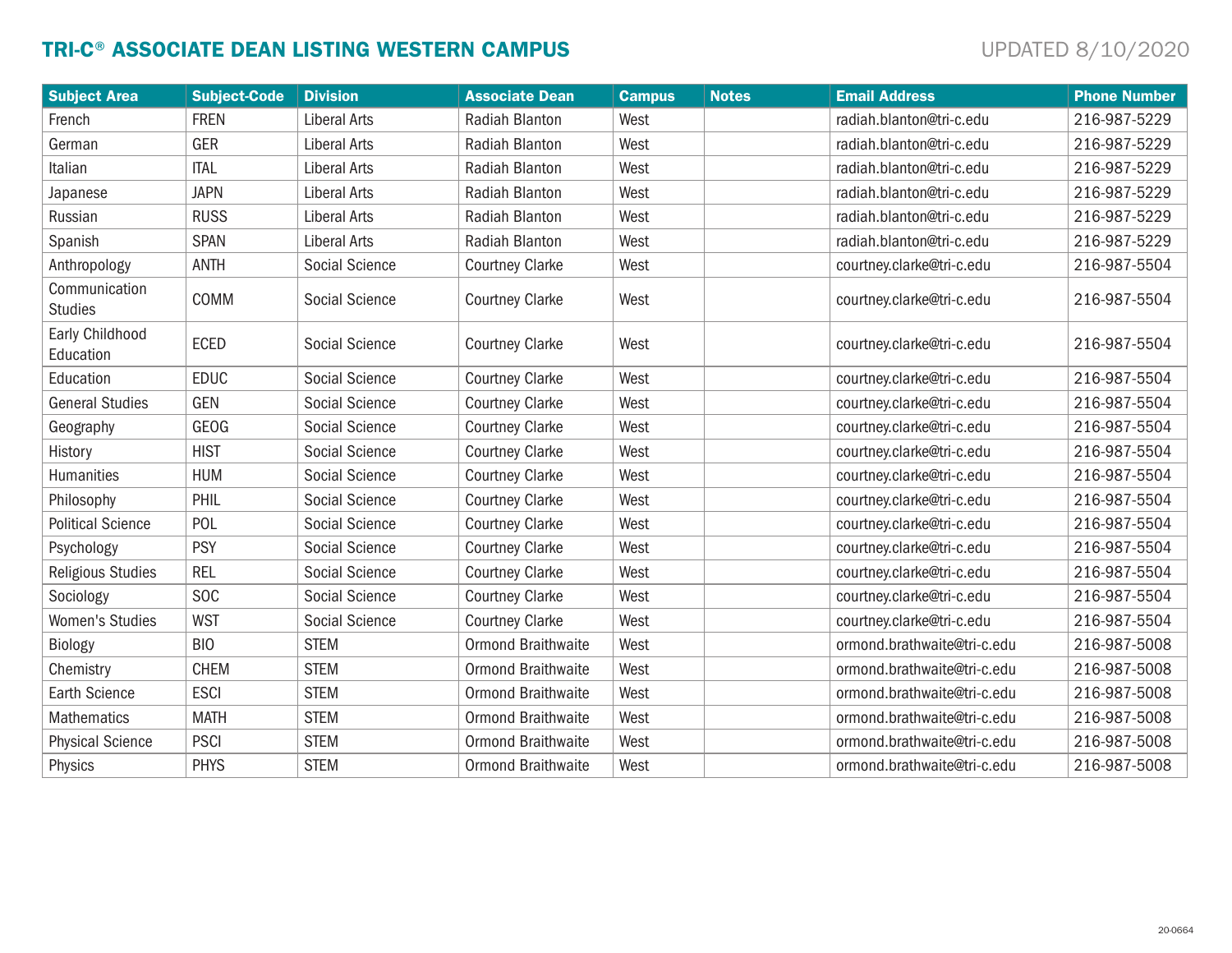# TRI-C® ASSOCIATE DEAN LISTING METRO CAMPUS **Example 10** decree the contract of the UPDATED 8/10/2020

| <b>Subject Area</b>                                    | <b>Subject-Code</b> | <b>Division</b>       | <b>Associate Dean</b> | <b>Campus</b> | <b>Notes</b> | <b>Email Address</b>     | <b>Phone Number</b> |
|--------------------------------------------------------|---------------------|-----------------------|-----------------------|---------------|--------------|--------------------------|---------------------|
| Accounting                                             | <b>ACCT</b>         | <b>Business</b>       | David Rahn            | Metro         |              | dave.rahn@tri-c.edu      | 216-987-2477        |
| <b>Business</b><br>Administration                      | <b>BADM</b>         | <b>Business</b>       | David Rahn            | Metro         |              | dave.rahn@tri-c.edu      | 216-987-2477        |
| <b>Business Technology</b>                             | <b>BT</b>           | <b>Business</b>       | David Rahn            | Metro         |              | dave.rahn@tri-c.edu      | 216-987-2477        |
| Economics                                              | <b>ECON</b>         | <b>Business</b>       | David Rahn            | Metro         |              | dave.rahn@tri-c.edu      | 216-987-2477        |
| Financial<br>Management                                | <b>FIN</b>          | <b>Business</b>       | David Rahn            | Metro         |              | dave.rahn@tri-c.edu      | 216-987-2477        |
| Marketing                                              | <b>MARK</b>         | <b>Business</b>       | David Rahn            | Metro         |              | dave.rahn@tri-c.edu      | 216-987-2477        |
| Mathematics                                            | <b>MATH</b>         | <b>Business</b>       | David Rahn            | Metro         |              | dave.rahn@tri-c.edu      | 216-987-2477        |
| Biology                                                | <b>BIO</b>          | <b>Health Careers</b> | <b>Michael Kenney</b> | Metro         |              | michael.kenney@tri-c.edu | 216-987-4485        |
| Chemistry                                              | <b>CHEM</b>         | <b>Health Careers</b> | <b>Michael Kenney</b> | Metro         |              | michael.kenney@tri-c.edu | 216-987-4485        |
| Dental Hygiene                                         | <b>DENT</b>         | <b>Health Careers</b> | <b>Michael Kenney</b> | Metro         |              | michael.kenney@tri-c.edu | 216-987-4485        |
| Dietetic Technology                                    | <b>DIET</b>         | <b>Health Careers</b> | <b>Michael Kenney</b> | Metro         |              | michael.kenney@tri-c.edu | 216-987-4485        |
| <b>Earth Science</b>                                   | <b>ESCI</b>         | <b>Health Careers</b> | <b>Michael Kenney</b> | Metro         |              | michael.kenney@tri-c.edu | 216-987-4485        |
| Health                                                 | <b>HLTH</b>         | <b>Health Careers</b> | Michael Kenney        | Metro         |              | michael.kenney@tri-c.edu | 216-987-4485        |
| <b>Health Information</b><br>Management                | <b>HIM</b>          | <b>Health Careers</b> | <b>Michael Kenney</b> | Metro         |              | michael.kenney@tri-c.edu | 216-987-4485        |
| <b>Health Technologies</b>                             | <b>HTEC</b>         | <b>Health Careers</b> | Michael Kenney        | Metro         |              | michael.kenney@tri-c.edu | 216-987-4485        |
| <b>Human Services</b>                                  | <b>HS</b>           | <b>Health Careers</b> | <b>Michael Kenney</b> | Metro         |              | michael.kenney@tri-c.edu | 216-987-4485        |
| <b>Medical Assisting</b>                               | MA                  | <b>Health Careers</b> | <b>Michael Kenney</b> | Metro         |              | michael.kenney@tri-c.edu | 216-987-4485        |
| <b>Medical Laboratory</b><br>Technology                | <b>MLT</b>          | <b>Health Careers</b> | <b>Michael Kenney</b> | Metro         |              | michael.kenney@tri-c.edu | 216-987-4485        |
| Occupational<br><b>Therapy Assistant</b><br>Technology | <b>OTAT</b>         | <b>Health Careers</b> | <b>Michael Kenney</b> | Metro         |              | michael.kenney@tri-c.edu | 216-987-4485        |
| <b>Optical Technology</b>                              | <b>OPT</b>          | <b>Health Careers</b> | <b>Michael Kenney</b> | Metro         |              | michael.kenney@tri-c.edu | 216-987-4485        |
| <b>Physical Education</b>                              | PE                  | <b>Health Careers</b> | <b>Michael Kenney</b> | Metro         |              | michael.kenney@tri-c.edu | 216-987-4485        |
| <b>Physical Science</b>                                | <b>PSCI</b>         | <b>Health Careers</b> | <b>Michael Kenney</b> | Metro         |              | michael.kenney@tri-c.edu | 216-987-4485        |
| <b>Physical Therapist</b><br>Assisting Technology      | <b>PTAT</b>         | <b>Health Careers</b> | <b>Michael Kenney</b> | Metro         |              | michael.kenney@tri-c.edu | 216-987-4485        |
| Physics                                                | <b>PHYS</b>         | <b>Health Careers</b> | <b>Michael Kenney</b> | Metro         |              | michael.kenney@tri-c.edu | 216-987-4485        |
| Sport and<br><b>Exercise Studies</b>                   | <b>SES</b>          | <b>Health Careers</b> | <b>Michael Kenney</b> | Metro         |              | michael.kenney@tri-c.edu | 216-987-4485        |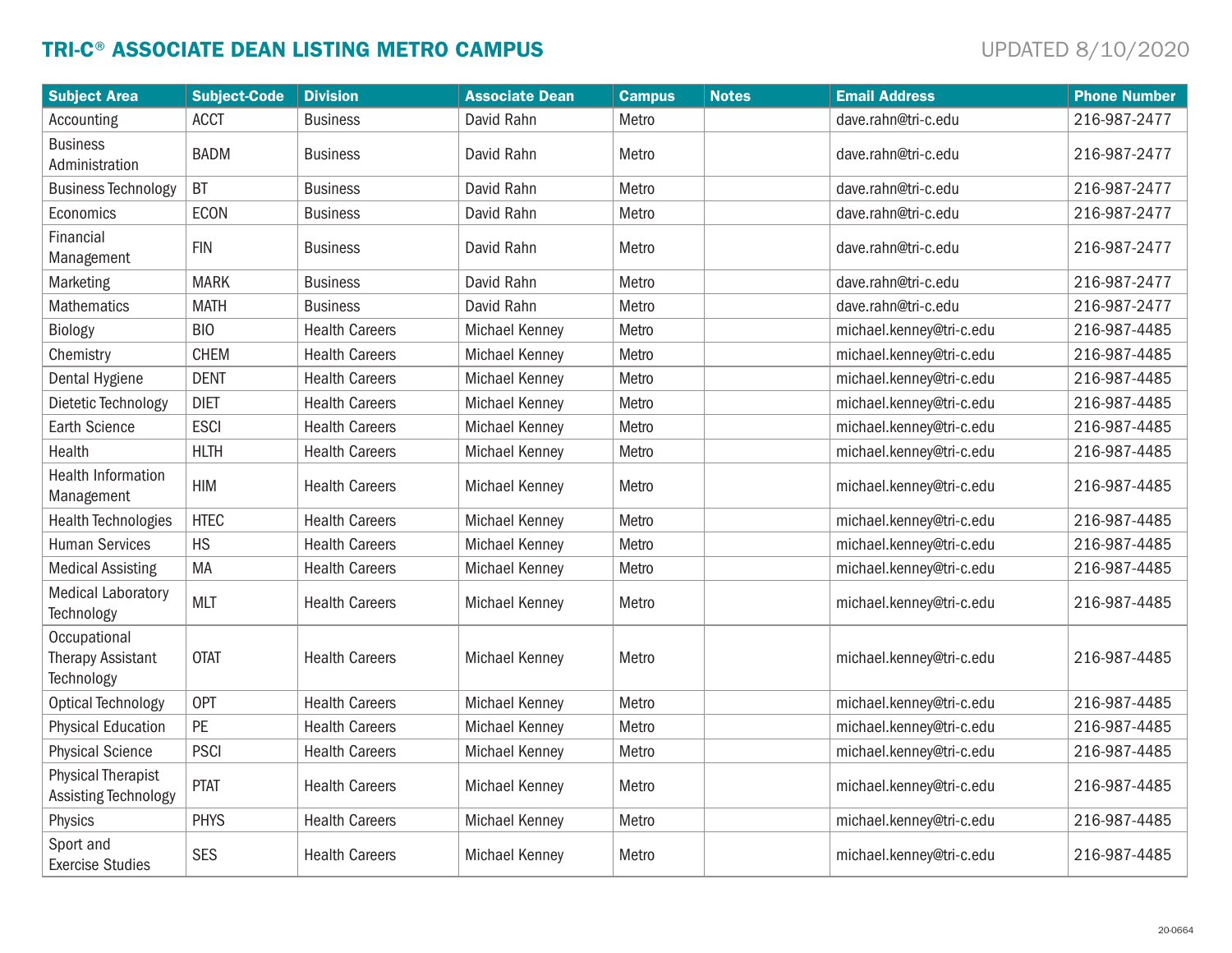# TRI-C® ASSOCIATE DEAN LISTING METRO CAMPUS **Example 10** decree the contract of the UPDATED 8/10/2020

| <b>Subject Area</b>             | <b>Subject-Code</b> | <b>Division</b>       | <b>Associate Dean</b> | <b>Campus</b> | <b>Notes</b>                                                             | <b>Email Address</b>      | <b>Phone Number</b> |
|---------------------------------|---------------------|-----------------------|-----------------------|---------------|--------------------------------------------------------------------------|---------------------------|---------------------|
| Surgical<br>Technology          | <b>SURT</b>         | <b>Health Careers</b> | Michael Kenney        | Metro         |                                                                          | michael.kenney@tri-c.edu  | 216-987-4485        |
| American<br>Sign Language       | ASL                 | <b>Liberal Arts</b>   | Abby Dohanos          | Metro         |                                                                          | abigail.dohanos@tri-c.edu | 216-987-4537        |
| Anthropology                    | <b>ANTH</b>         | <b>Liberal Arts</b>   | Abby Dohanos          | Metro         | Program based<br>at Metro, but<br>DIET-1200 is run<br>out of east/online | abigail.dohanos@tri-c.edu | 216-987-4537        |
| Chinese                         | <b>CHIN</b>         | <b>Liberal Arts</b>   | Abby Dohanos          | Metro         |                                                                          | abigail.dohanos@tri-c.edu | 216-987-4537        |
| Early Childhood<br>Education    | ECED                | <b>Liberal Arts</b>   | Abby Dohanos          | Metro         |                                                                          | abigail.dohanos@tri-c.edu | 216-987-4537        |
| Education                       | <b>EDUC</b>         | <b>Liberal Arts</b>   | Abby Dohanos          | Metro         | Program is phasing<br>out - no longer<br>admitting new<br>students       | abigail.dohanos@tri-c.edu | 216-987-4537        |
| English                         | <b>ENG</b>          | Liberal Arts          | Abby Dohanos          | Metro         |                                                                          | abigail.dohanos@tri-c.edu | 216-987-4537        |
| English as a<br>Second Language | ESL                 | <b>Liberal Arts</b>   | Abby Dohanos          | Metro         |                                                                          | abigail.dohanos@tri-c.edu | 216-987-4537        |
| French                          | <b>FREN</b>         | <b>Liberal Arts</b>   | Abby Dohanos          | Metro         |                                                                          | abigail.dohanos@tri-c.edu | 216-987-4537        |
| <b>General Studies</b>          | GEN                 | <b>Liberal Arts</b>   | Abby Dohanos          | Metro         |                                                                          | abigail.dohanos@tri-c.edu | 216-987-4537        |
| Geography                       | <b>GEOG</b>         | <b>Liberal Arts</b>   | Abby Dohanos          | Metro         |                                                                          | abigail.dohanos@tri-c.edu | 216-987-4537        |
| History                         | <b>HIST</b>         | <b>Liberal Arts</b>   | Abby Dohanos          | Metro         |                                                                          | abigail.dohanos@tri-c.edu | 216-987-4537        |
| Humanities                      | <b>HUM</b>          | <b>Liberal Arts</b>   | Abby Dohanos          | Metro         |                                                                          | abigail.dohanos@tri-c.edu | 216-987-4537        |
| Italian                         | <b>ITAL</b>         | <b>Liberal Arts</b>   | Abby Dohanos          | Metro         |                                                                          | abigail.dohanos@tri-c.edu | 216-987-4537        |
| Japanese                        | <b>JAPN</b>         | <b>Liberal Arts</b>   | Abby Dohanos          | Metro         |                                                                          | abigail.dohanos@tri-c.edu | 216-987-4537        |
| Philosophy                      | PHIL                | <b>Liberal Arts</b>   | Abby Dohanos          | Metro         |                                                                          | abigail.dohanos@tri-c.edu | 216-987-4537        |
| <b>Political Science</b>        | POL                 | Liberal Arts          | Abby Dohanos          | Metro         |                                                                          | abigail.dohanos@tri-c.edu | 216-987-4537        |
| Psychology                      | <b>PSY</b>          | <b>Liberal Arts</b>   | Abby Dohanos          | Metro         |                                                                          | abigail.dohanos@tri-c.edu | 216-987-4537        |
| Religious Studies               | <b>REL</b>          | Liberal Arts          | Abby Dohanos          | Metro         |                                                                          | abigail.dohanos@tri-c.edu | 216-987-4537        |
| Sociology                       | <b>SOC</b>          | Liberal Arts          | Abby Dohanos          | Metro         |                                                                          | abigail.dohanos@tri-c.edu | 216-987-4537        |
| Spanish                         | <b>SPAN</b>         | Liberal Arts          | Abby Dohanos          | Metro         |                                                                          | abigail.dohanos@tri-c.edu | 216-987-4537        |
| Speech<br>Communication         | <b>SPCH</b>         | Liberal Arts          | Abby Dohanos          | Metro         |                                                                          | abigail.dohanos@tri-c.edu | 216-987-4537        |
| <b>Urban Studies</b>            | <b>UST</b>          | <b>Liberal Arts</b>   | Abby Dohanos          | Metro         |                                                                          | abigail.dohanos@tri-c.edu | 216-987-4537        |
| Women's Studies                 | <b>WST</b>          | Liberal Arts          | Abby Dohanos          | Metro         |                                                                          | abigail.dohanos@tri-c.edu | 216-987-4537        |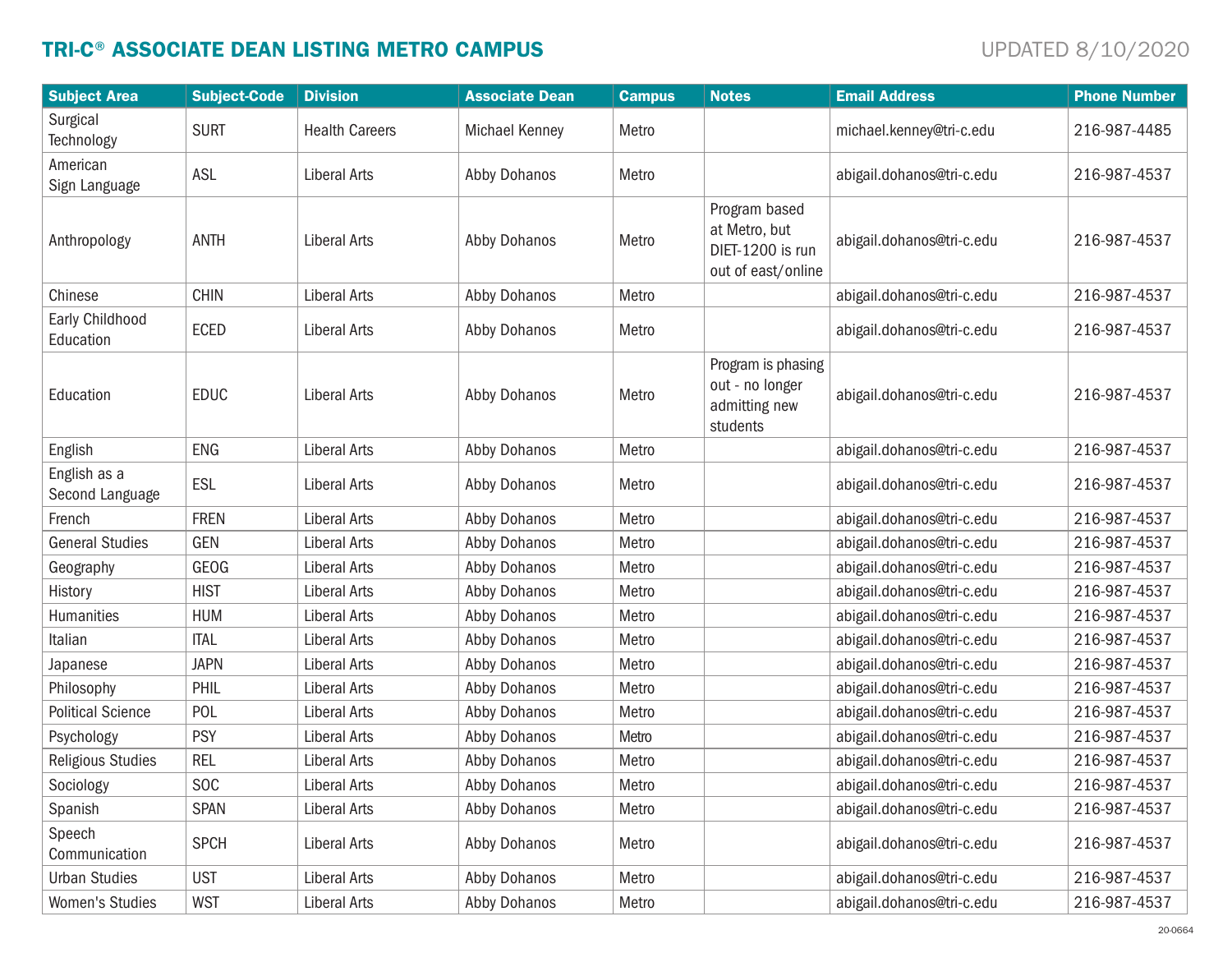# TRI-C® ASSOCIATE DEAN LISTING WESTSHORE CAMPUS **Examples** UPDATED 8/10/2020

| <b>Subject Area</b>               | <b>Subject-Code</b> | <b>Division</b>       | <b>Associate Dean</b> | <b>Campus</b> | <b>Notes</b> | <b>Email Address</b>        | <b>Phone Number</b> |
|-----------------------------------|---------------------|-----------------------|-----------------------|---------------|--------------|-----------------------------|---------------------|
| <b>Mathematics</b>                | <b>MATH</b>         | <b>Business</b>       | Ann Marie Yunker      | Westshore     |              | anne-marie.yunker@tri-c.edu | 216-987-4633        |
| Accounting                        | <b>ACCT</b>         | <b>Business</b>       | <b>Claire McMahon</b> | Westshore     |              | claire.mcmahon@tri-c.edu    | 216-987-5899        |
| <b>Business</b><br>Administration | <b>BADM</b>         | <b>Business</b>       | Claire McMahon        | Westshore     |              | claire.mcmahon@tri-c.edu    | 216-987-5899        |
| Economics                         | <b>ECON</b>         | <b>Business</b>       | Claire McMahon        | Westshore     |              | claire.mcmahon@tri-c.edu    | 216-987-5899        |
| Financial<br>Management           | <b>FIN</b>          | <b>Business</b>       | Claire McMahon        | Westshore     |              | claire.mcmahon@tri-c.edu    | 216-987-5899        |
| Marketing                         | <b>MARK</b>         | <b>Business</b>       | Claire McMahon        | Westshore     |              | claire.mcmahon@tri-c.edu    | 216-987-5899        |
| Health                            | <b>HLTH</b>         | <b>Health Careers</b> | Ann Marie Yunker      | Westshore     |              | anne-marie.yunker@tri-c.edu | 216-987-4633        |
| <b>Medical Assisting</b>          | MA                  | <b>Health Careers</b> | Ann Marie Yunker      | Westshore     |              | anne-marie.yunker@tri-c.edu | 216-987-4633        |
| <b>Physical Education</b>         | <b>PE</b>           | <b>Health Careers</b> | Ann Marie Yunker      | Westshore     |              | anne-marie.yunker@tri-c.edu | 216-987-4633        |
| Anthropology                      | <b>ANTH</b>         | Liberal Arts          | <b>Claire McMahon</b> | Westshore     |              | claire.mcmahon@tri-c.edu    | 216-987-5899        |
| Communication<br><b>Studies</b>   | COMM                | Liberal Arts          | <b>Claire McMahon</b> | Westshore     |              | claire.mcmahon@tri-c.edu    | 216-987-5899        |
| English                           | <b>ENG</b>          | Liberal Arts          | <b>Claire McMahon</b> | Westshore     |              | claire.mcmahon@tri-c.edu    | 216-987-5899        |
| English as a<br>Second Language   | ESL                 | Liberal Arts          | <b>Claire McMahon</b> | Westshore     |              | claire.mcmahon@tri-c.edu    | 216-987-5899        |
| French                            | <b>FREN</b>         | <b>Liberal Arts</b>   | <b>Claire McMahon</b> | Westshore     |              | claire.mcmahon@tri-c.edu    | 216-987-5899        |
| <b>General Studies</b>            | <b>GEN</b>          | Liberal Arts          | Claire McMahon        | Westshore     |              | claire.mcmahon@tri-c.edu    | 216-987-5899        |
| Geography                         | <b>GEOG</b>         | Liberal Arts          | <b>Claire McMahon</b> | Westshore     |              | claire.mcmahon@tri-c.edu    | 216-987-5899        |
| History                           | <b>HIST</b>         | Liberal Arts          | Claire McMahon        | Westshore     |              | claire.mcmahon@tri-c.edu    | 216-987-5899        |
| Humanities                        | <b>HUM</b>          | Liberal Arts          | Claire McMahon        | Westshore     |              | claire.mcmahon@tri-c.edu    | 216-987-5899        |
| Philosophy                        | PHIL                | <b>Liberal Arts</b>   | Claire McMahon        | Westshore     |              | claire.mcmahon@tri-c.edu    | 216-987-5899        |
| <b>Political Science</b>          | POL                 | Liberal Arts          | <b>Claire McMahon</b> | Westshore     |              | claire.mcmahon@tri-c.edu    | 216-987-5899        |
| Psychology                        | <b>PSY</b>          | Liberal Arts          | <b>Claire McMahon</b> | Westshore     |              | claire.mcmahon@tri-c.edu    | 216-987-5899        |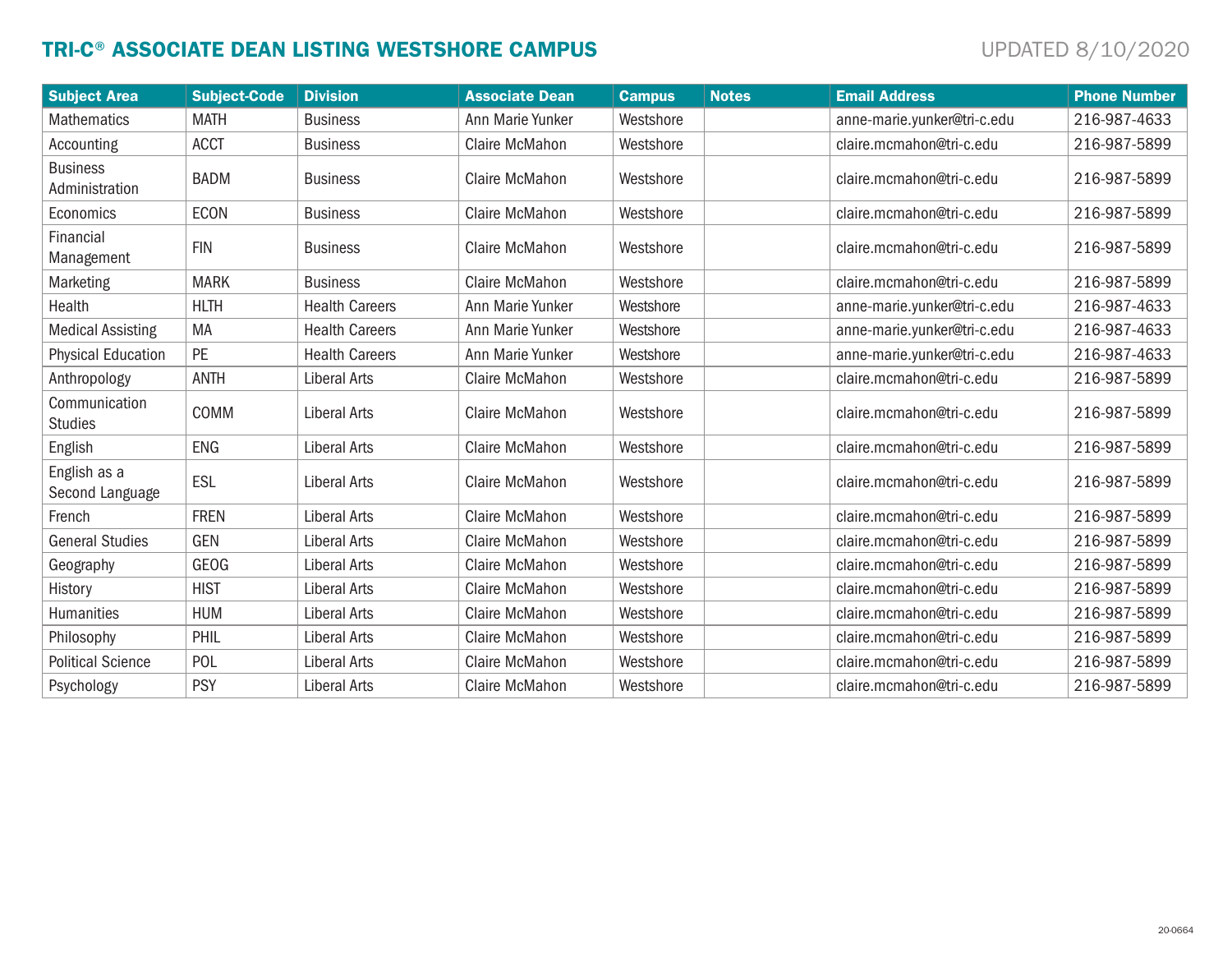# TRI-C® ASSOCIATE DEAN LISTING WESTSHORE CAMPUS **Examples** UPDATED 8/10/2020

| <b>Subject Area</b>      | <b>Subject-Code</b> | <b>Division</b>         | <b>Associate Dean</b> | <b>Campus</b> | <b>Notes</b> | <b>Email Address</b>        | <b>Phone Number</b> |
|--------------------------|---------------------|-------------------------|-----------------------|---------------|--------------|-----------------------------|---------------------|
| <b>Religious Studies</b> | REL                 | Liberal Arts            | Claire McMahon        | Westshore     |              | claire.mcmahon@tri-c.edu    | 216-987-5899        |
| Sociology                | <b>SOC</b>          | Liberal Arts            | Claire McMahon        | Westshore     |              | claire.mcmahon@tri-c.edu    | 216-987-5899        |
| Spanish                  | <b>SPAN</b>         | Liberal Arts            | Claire McMahon        | Westshore     |              | claire.mcmahon@tri-c.edu    | 216-987-5899        |
| <b>Urban Studies</b>     | <b>UST</b>          | Liberal Arts            | Claire McMahon        | Westshore     |              | claire.mcmahon@tri-c.edu    | 216-987-5899        |
| Women's Studies          | <b>WST</b>          | Liberal Arts            | Claire McMahon        | Westshore     |              | claire.mcmahon@tri-c.edu    | 216-987-5899        |
| Biology                  | <b>BIO</b>          | <b>Natural Sciences</b> | Ann Marie Yunker      | Westshore     |              | anne-marie.yunker@tri-c.edu | 216-987-4633        |
| Chemistry                | <b>CHEM</b>         | <b>Natural Sciences</b> | Ann Marie Yunker      | Westshore     |              | anne-marie.yunker@tri-c.edu | 216-987-4633        |
| <b>Earth Science</b>     | <b>ESCI</b>         | <b>Natural Sciences</b> | Ann Marie Yunker      | Westshore     |              | anne-marie.yunker@tri-c.edu | 216-987-4633        |
| <b>Physical Science</b>  | <b>PSCI</b>         | <b>Natural Sciences</b> | Ann Marie Yunker      | Westshore     |              | anne-marie.yunker@tri-c.edu | 216-987-4633        |
| Physics                  | <b>PHYS</b>         | <b>Natural Sciences</b> | Ann Marie Yunker      | Westshore     |              | anne-marie.yunker@tri-c.edu | 216-987-4633        |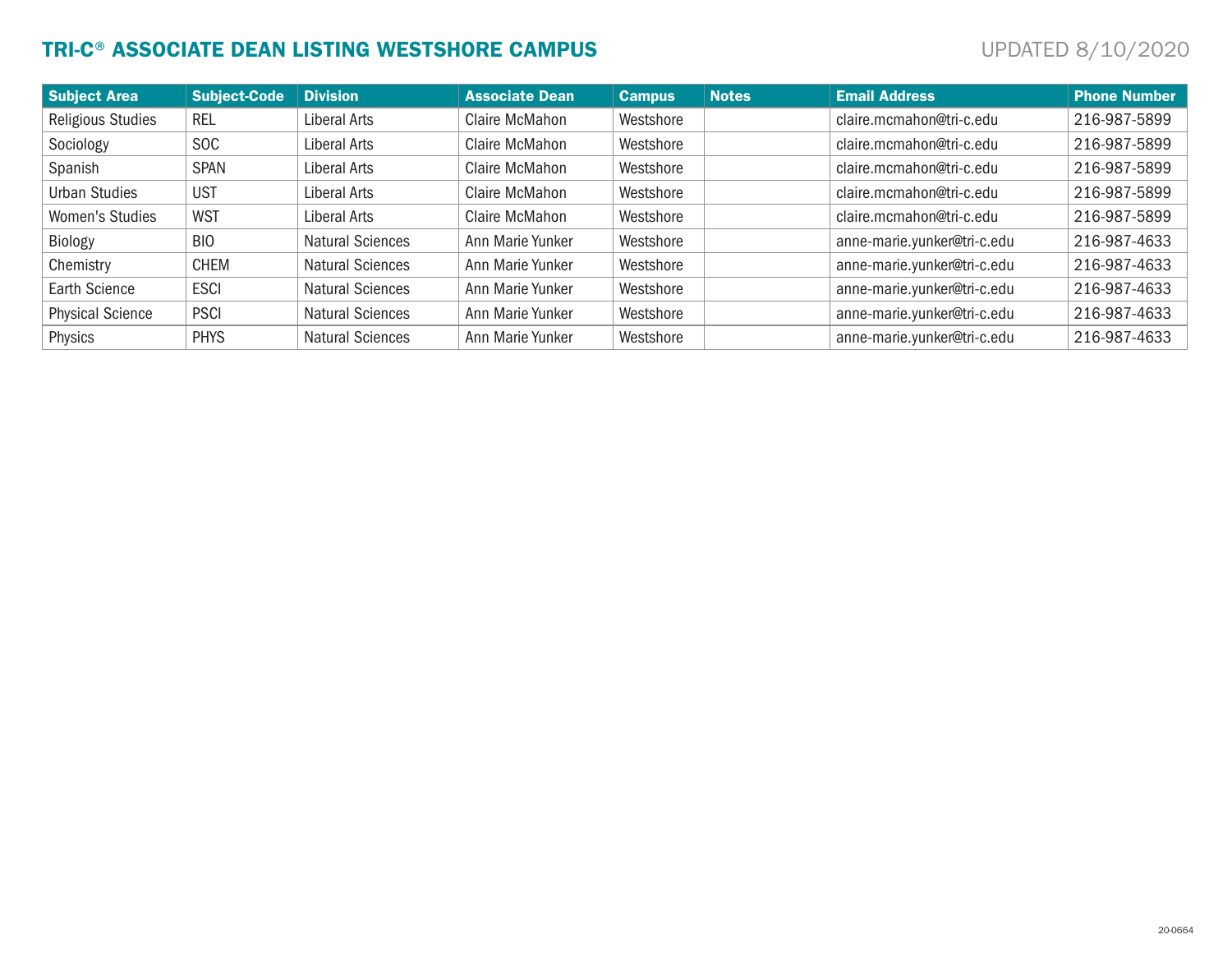# TRI-C® ASSOCIATE DEAN LISTING COLLEGEWIDE PROGRAMS UPDATED 8/10/2020

| <b>Subject Area</b>                                                       | <b>Subject-Code</b> | <b>Division</b>      | <b>Associate Dean</b> | <b>Campus</b> | <b>Notes</b> | <b>Email Address</b>        | <b>Phone Number</b> |
|---------------------------------------------------------------------------|---------------------|----------------------|-----------------------|---------------|--------------|-----------------------------|---------------------|
| Art                                                                       | <b>ART</b>          | <b>Creative Arts</b> | <b>Connie Edwards</b> | Collegewide   |              | constance.edwards@tri-c.edu | 216-987-0290        |
| Dance                                                                     | <b>DANC</b>         | <b>Creative Arts</b> | <b>Connie Edwards</b> | Collegewide   |              | constance.edwards@tri-c.edu | 216-987-0290        |
| Digital Video and<br>Digital Filmmaking                                   | <b>VCDV</b>         | <b>Creative Arts</b> | <b>Connie Edwards</b> | Collegewide   |              | constance.edwards@tri-c.edu | 216-987-0290        |
| Graphic Design                                                            | <b>VCGD</b>         | <b>Creative Arts</b> | <b>Connie Edwards</b> | Collegewide   |              | constance.edwards@tri-c.edu | 216-987-0290        |
| Illustration                                                              | <b>VCIL</b>         | <b>Creative Arts</b> | <b>Connie Edwards</b> | Collegewide   |              | constance.edwards@tri-c.edu | 216-987-0290        |
| <b>Interior Design</b>                                                    | <b>INTD</b>         | <b>Creative Arts</b> | <b>Connie Edwards</b> | Collegewide   |              | constance.edwards@tri-c.edu | 216-987-0290        |
| Journalism and<br><b>Mass Communication</b>                               | <b>JMC</b>          | <b>Creative Arts</b> | <b>Connie Edwards</b> | Collegewide   |              | constance.edwards@tri-c.edu | 216-987-0290        |
| Media Arts and<br>Filmmaking                                              | <b>MARS</b>         | <b>Creative Arts</b> | <b>Connie Edwards</b> | Collegewide   |              | constance.edwards@tri-c.edu | 216-987-0290        |
| Music                                                                     | <b>MUS</b>          | <b>Creative Arts</b> | <b>Connie Edwards</b> | Collegewide   |              | constance.edwards@tri-c.edu | 216-987-0290        |
| Photography                                                               | <b>VCPH</b>         | <b>Creative Arts</b> | <b>Connie Edwards</b> | Collegewide   |              | constance.edwards@tri-c.edu | 216-987-0290        |
| Recording Arts and<br>Technology                                          | <b>RAT</b>          | <b>Creative Arts</b> | <b>Connie Edwards</b> | Collegewide   |              | constance.edwards@tri-c.edu | 216-987-0290        |
| <b>Theatre Arts</b>                                                       | <b>THEA</b>         | <b>Creative Arts</b> | <b>Connie Edwards</b> | Collegewide   |              | constance.edwards@tri-c.edu | 216-987-0290        |
| Visual<br>Communication<br>and Design                                     | VC&D                | <b>Creative Arts</b> | <b>Connie Edwards</b> | Collegewide   |              | constance.edwards@tri-c.edu | 216-987-0290        |
| Web and<br>Interactive Media                                              | <b>VCIM</b>         | <b>Creative Arts</b> | <b>Connie Edwards</b> | Collegewide   |              | constance.edwards@tri-c.edu | 216-987-0290        |
| Bricklaying &<br><b>Allied Crafts</b>                                     | <b>ATBL</b>         | Engineering          | Ray Nejadfard (dean)  | Collegewide   |              | ray.nejadfard@tri-c.edu     | 216-987-4265        |
| Carpentry                                                                 | <b>ATCT</b>         | Engineering          | Ray Nejadfard (dean)  | Collegewide   |              | ray.nejadfard@tri-c.edu     | 216-987-4265        |
| <b>Cement Masonry</b>                                                     | <b>ATCM</b>         | Engineering          | Ray Nejadfard (dean)  | Collegewide   |              | ray.nejadfard@tri-c.edu     | 216-987-4265        |
| Communication<br><b>Transport Systems</b>                                 | <b>ATCW</b>         | Engineering          | Ray Nejadfard (dean)  | Collegewide   |              | ray.nejadfard@tri-c.edu     | 216-987-4265        |
| <b>Construction Tending</b><br>and Hazardous<br><b>Material Abatement</b> | <b>ATLB</b>         | Engineering          | Ray Nejadfard (dean)  | Collegewide   |              | ray.nejadfard@tri-c.edu     | 216-987-4265        |
| <b>Drywall Finishing</b>                                                  | <b>ATDW</b>         | Engineering          | Ray Nejadfard (dean)  | Collegewide   |              | ray.nejadfard@tri-c.edu     | 216-987-4265        |
| Electrical<br>Construction                                                | <b>ATEL</b>         | Engineering          | Ray Nejadfard (dean)  | Collegewide   |              | ray.nejadfard@tri-c.edu     | 216-987-4265        |
| Floorlaying                                                               | <b>ATFL</b>         | Engineering          | Ray Nejadfard (dean)  | Collegewide   |              | ray.nejadfard@tri-c.edu     | 216-987-4265        |
| Glazing                                                                   | ATGL                | Engineering          | Ray Nejadfard (dean)  | Collegewide   |              | ray.nejadfard@tri-c.edu     | 216-987-4265        |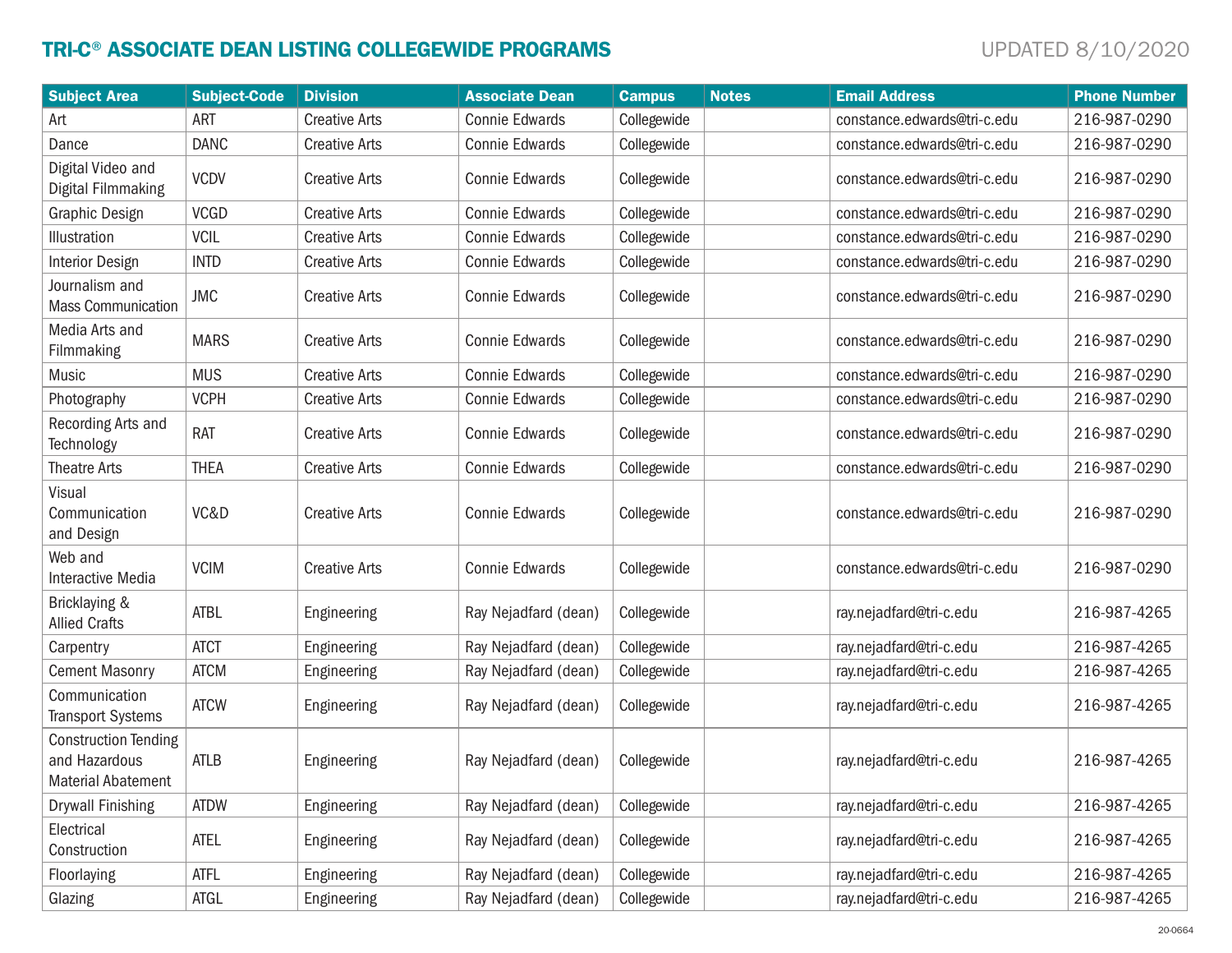# TRI-C® ASSOCIATE DEAN LISTING COLLEGEWIDE PROGRAMS UPDATED 8/10/2020

| <b>Subject Area</b>                                          | <b>Subject-Code</b> | <b>Division</b>               | <b>Associate Dean</b> | <b>Campus</b> | <b>Notes</b> | <b>Email Address</b>    | <b>Phone Number</b> |
|--------------------------------------------------------------|---------------------|-------------------------------|-----------------------|---------------|--------------|-------------------------|---------------------|
| Ironworking                                                  | <b>ATIW</b>         | Engineering                   | Ray Nejadfard (dean)  | Collegewide   |              | ray.nejadfard@tri-c.edu | 216-987-4265        |
| <b>Lifting Technologies</b>                                  | <b>ATLT</b>         | Engineering                   | Ray Nejadfard (dean)  | Collegewide   |              | ray.nejadfard@tri-c.edu | 216-987-4265        |
| Manufacturing<br>Technology                                  | <b>ATMT</b>         | Engineering                   | Ray Nejadfard (dean)  | Collegewide   |              | ray.nejadfard@tri-c.edu | 216-987-4265        |
| Millwrighting                                                | <b>ATMW</b>         | Engineering                   | Ray Nejadfard (dean)  | Collegewide   |              | ray.nejadfard@tri-c.edu | 216-987-4265        |
| <b>Operating Engineers</b>                                   | <b>ATOE</b>         | Engineering                   | Ray Nejadfard (dean)  | Collegewide   |              | ray.nejadfard@tri-c.edu | 216-987-4265        |
| Painting                                                     | <b>ATPT</b>         | Engineering                   | Ray Nejadfard (dean)  | Collegewide   |              | ray.nejadfard@tri-c.edu | 216-987-4265        |
| Pile Driving                                                 | <b>ATPD</b>         | Engineering                   | Ray Nejadfard (dean)  | Collegewide   |              | ray.nejadfard@tri-c.edu | 216-987-4265        |
| Pipefitting                                                  | <b>ATPF</b>         | Engineering                   | Ray Nejadfard (dean)  | Collegewide   |              | ray.nejadfard@tri-c.edu | 216-987-4265        |
| Plumbing                                                     | <b>ATPL</b>         | Engineering                   | Ray Nejadfard (dean)  | Collegewide   |              | ray.nejadfard@tri-c.edu | 216-987-4265        |
| <b>Sheet Metal Working</b>                                   | <b>ATSM</b>         | Engineering                   | Ray Nejadfard (dean)  | Collegewide   |              | ray.nejadfard@tri-c.edu | 216-987-4265        |
| Sign and Display                                             | <b>ATSD</b>         | Engineering                   | Ray Nejadfard (dean)  | Collegewide   |              | ray.nejadfard@tri-c.edu | 216-987-4265        |
| Teledata                                                     | <b>ATTC</b>         | Engineering                   | Ray Nejadfard (dean)  | Collegewide   |              | ray.nejadfard@tri-c.edu | 216-987-4265        |
| Applied Industrial<br>Technology                             | AIT                 | Engineering                   | Ray Nejadfard         | Collegewide   |              | ray.nejadfard@tri-c.edu | 216-987-4265        |
| Construction<br>Engineering<br>Technology                    | <b>CNST</b>         | Engineering                   | Ray Nejadfard         | Collegewide   |              | ray.nejadfard@tri-c.edu | 216-987-4265        |
| Electrical/<br><b>Electronic Engineering</b><br>Technology   | EET                 | Engineering                   | Ray Nejadfard         | Collegewide   |              | ray.nejadfard@tri-c.edu | 216-987-4265        |
| <b>Integrated Systems</b><br>Engineering<br>Technology       | <b>ISET</b>         | Engineering                   | Ray Nejadfard         | Collegewide   |              | ray.nejadfard@tri-c.edu | 216-987-4265        |
| Manufacturing<br><b>Industrial Engineering</b><br>Technology | <b>MET</b>          | Engineering                   | Ray Nejadfard         | Collegewide   |              | ray.nejadfard@tri-c.edu | 216-987-4265        |
| Mechanical<br>Engineering<br>Technology                      | <b>MET</b>          | Engineering                   | Ray Nejadfard         | Collegewide   |              | ray.nejadfard@tri-c.edu | 216-987-4265        |
| Hospitality<br>Management                                    | <b>HOSP</b>         | Hospitality                   | Karen Monath          | Collegewide   |              | karen.monath@tri-c.edu  | 216-987-4085        |
| Networking<br>Software                                       | <b>ITNT</b>         | <b>Information Technology</b> | <b>Charles Dull</b>   | Collegewide   |              | charles.dull@tri-c.edu  | 216-987-4677        |